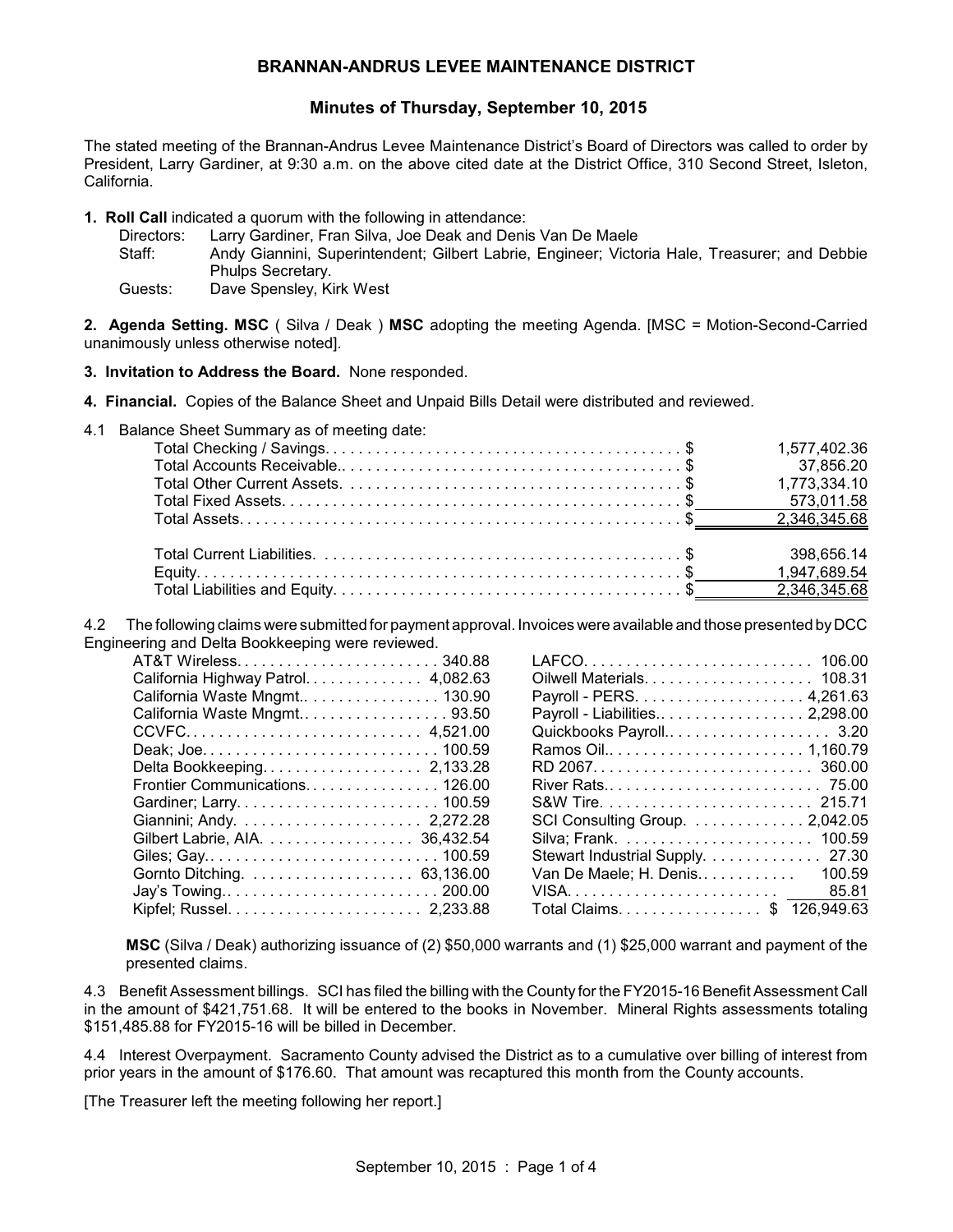## **5. Business**

5.1 Mokelumne Sta. 100+00 French Drain and Blanket. **MSC** (Deak / Van De Maele) to go to bid for the cited work. Bids will be opened at the October Stated Meeting.

5.2 October stated meeting time. Due to a scheduling conflict with the RD2067 meeting, the action from the July meeting to commence the October meeting at 9:00 was revisited. **MSC** (Van De Maele / Silva) moving the Stated Meeting time to 9:30 a.m. The Board will meet in Closed Session first with Open Session to follow (approximately 10:15 a.m.)

### **6. Staff Reports**

6.1 Secretary - Debbie Phulps. MSC (Van De Maele / Deak ) approving the minutes of the August 13, 2015 meeting as corrected (Director Silva was absent from the meeting, and Director Deak was present for the Closed Session).

[ President Gardiner relinquished the gavel to Vice President Van De Maele and departed from the meeting due to a prior commitment.]

6.2 Superintendent - AndyGiannini. Working to re-establish County operating approvals at headquarters which were not renewed due to deficiencies on the Site Map transmitted as part of the renewal process. Mowing occurred on the Sacramento. District equipment completed the project when Caltrans was relieved of the task due to equipment issues. Grazing occurring. DWR Fall Inspection scheduled for September 14 with Richard Willoughby. President Gardiner requested that Andy follow-up on the squatters on the berm behind Isleton; and that he commence herbicide applications on the re-emerging arundo when practicable.

6.3 Engineer - Gil Labrie. Gil distributed copies of correspondence transmitted from DCCE to CVFPB related to its requirement for channel blocking calculations as part of that agency's permit review process, and the request for such documentation related to the USACE project occurring on the Sacramento River near the confluence with Georgiana Slough. He then distributed and reviewed his monthly report to the BALMD Board as follows (*discussion or questions occurring during the course of the Report are noted in inset paragraphs*):

- A. Levee Subventions Program Issues Overview
	- 1. Levee Investment Strategy. In the November 2014 report this office made to the Board, a new Levee Program management tool that was in the beginning stages of development by DWR, was introduced because of its potential long term impact on Program funding decisions and ultimately the level of State assistance for certain LMA's. At that time a team of outside consultants was retained to develop a *Delta Levees Investment Strategy* (DLIS) methodology, by the Delta Stewardship Council (DSC). So the final document will be a DSC product, after which time it will likely be utilized by DWR and the State Legislature to prioritize and validate the decision making process for the Governor's Budget. Since that earlier beginning there has been more than one iteration of the draft DLIS document and some workshops have been held, in an effort to provide some opportunities for local input, and be able to label the entire process as transparent to those most likely to be affected. The pace of the DLIS development effort has picked up in the last few months and is moving forward on several fronts. That includes progress report briefings at the regularly scheduled meetings of the Stewardship Council and the Delta Protection Commission (DPC), in late August, a Central Valley Flood Protection Board hosted July workshops in Clarksburg as well as in Oakley to discuss the DLIS principles. At the Delta Levees and Habitat Advisory meeting in early July, the status of the DLIS process was discussed, with particular attention being given to the timing of the EIR process. The DSC has been seeking comments on the DLIS Programmatic EIR that is currently being circulated along with the "*Delta Flood Management Investment Strategy Principles" document* that was crafted independently by three senior members of the DSC to guide the Council deliberations that will lead up to the adoption of the DLIS. Some well thought out critiques of both of these documents have been submitted to the DSC by the CVFPB, the DPC, LAND, the Central Delta Water Agency, and several Delta Stakeholder representatives. There have been some follow up comments, as recently as a DPAC workshop held earlier this week, that many of the issues raised in the critiques cited above are being given some serious consideration by members of the DSC. However, time is of the essence if the draft Principles document is to be revised to eliminate the anti-levee program message that is currently being conveyed. The DSC is currently scheduled to consider fine tuning the Principles in November, in preparation for the eventual adoption of a final version in December.

Meanwhile, the DLIS is still undergoing development pains, such that a September meeting with stakeholders has been postponed until October. Of course a Programmatic EIR process is also underway to consider the impacts of an investment strategy approach to assisting decision makers in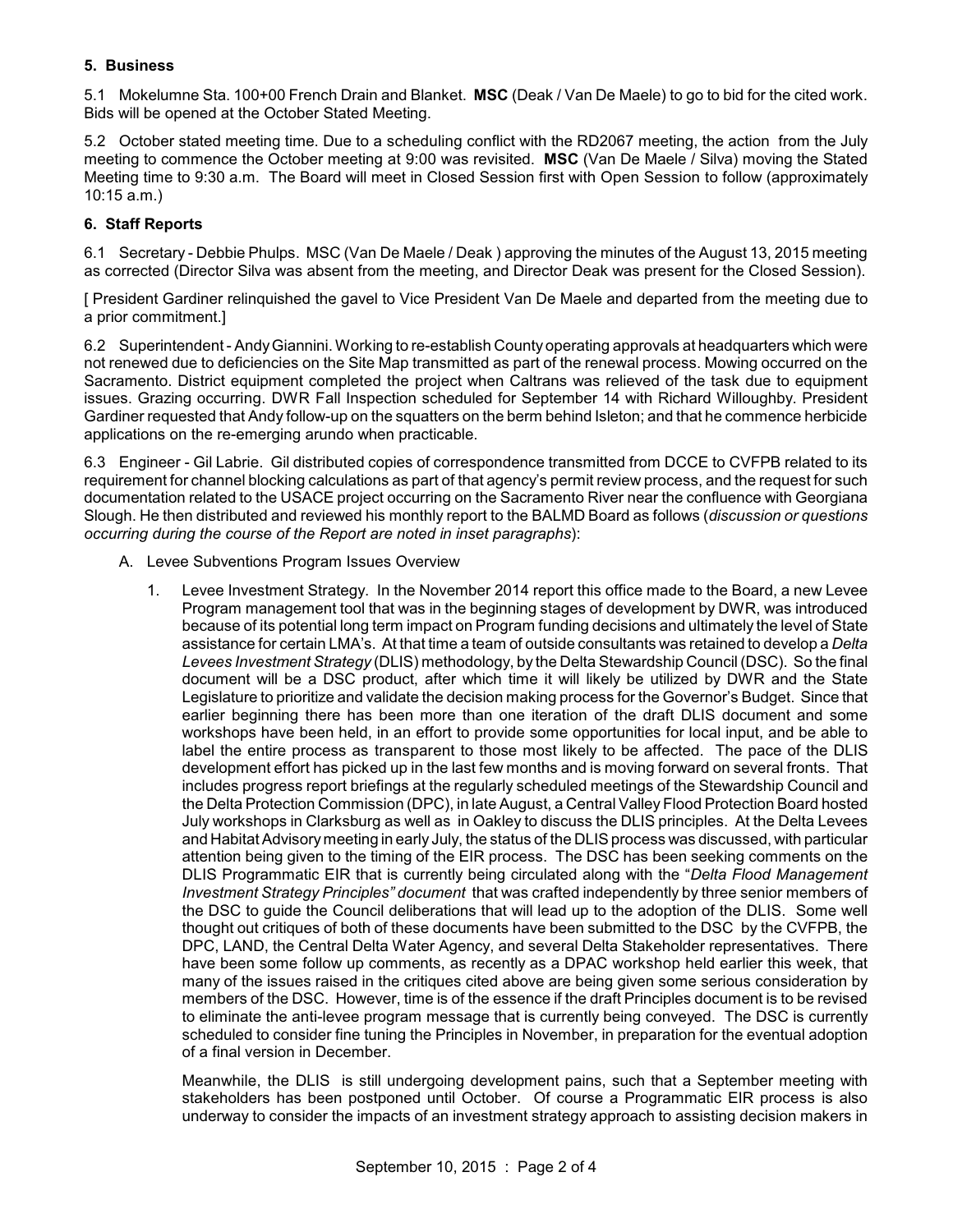evaluating the consequences of prioritization choices generated a more objective methodology. This definitely seems like the cart before the horse. Of course, the focus of this new State levee flood control budgeting guide will be on the **where** the investment priorities should be and **what** types of levee improvements best reflect those priorities. A crucial part of this decision making process will be the Investment Strategy Principles being crafted by the DSC and discussed above, which basically establishes the priorities.

This is a far cry from the current (successful) Subventions Program process where the local LMA's (Levee Maintaining Agencies) set their priorities guided by CVFPB criteria (essentially priorities) and first hand knowledge of local conditions and resources. Suffice it to say the entire DLIS process, as currently drafted, is flawed and does represent a significant threat to the future success of the Levee Subventions Program.

- 2. Title 23 Revisions. Another Resources Agency effort affecting jurisdictional levee work, that was previously reported on is an update of the Guidelines and Procedures adopted by the Central Valley Flood Protection Board pursuant to Section 12984 of the Water Code which includes DWR administration of the Delta Levees Subventions Program. One workshop was held in late April to go over the first draft of the Guidelines update. Nothing further has been scheduled.
- 3. Subventions Special Projects. When the Special Projects concept was sold to the districts it was presented as an opportunity to take on larger projects by any LMA participating in the Delta Levee Subventions Program. However, the early introduction of a bonus point system coupled with a focused project solicitation process has allowed DWR to skew the program towards certain type of projects. In the first two project solicitation (PSP) rounds, the CalFed planning effort helped some projects get on the short list and receive funding support. But, with the development and adoption of the Delta Plan with its emphasis on water supply and ecosystem restoration, the bonus point system is now placing a higher priority on "multi-benefit" levee improvement project proposals that protect water quality and provided habitat enhancement.

The most recent DWR PSP stressed multi-benefit projects involving specific river channels and habitat enhancement. Because the Sacramento River was one of the favored channels, BALMD's planned erosion repair/habitat enhancement project involving the Sacramento River levee between Cache Slough and Isleton was ultimately approved to receive State funding at a cost-share level of 94%. The Project Funding Agreement for BALMD consideration arrived on June 22, 2015, was approved by the Board at the July 9 meeting, and was subsequently signed by DWR on August 25, 2015. The project funding portion of the agreement provides for up to \$6,618,614 in State monies to construct approximately 8,000 lineal feet of revetment remediation and habitat enhancement on the Sacramento River left bank below Isleton. At the 94% level that equates to a \$7,041,078 project with a District contribution of \$422,464. The tasks funded under this agreement include; **Construction Engineering Services, Levee Construction, Habitat Enhancement Construction, Field Investigations, Permitting and Mitigation.** The first step in the process, the preparation of a Statement of Work **(SOW)**, is being developed by this office and is preparatory to any Project Costs being incurred. However, preparation of the SOW is reimbursable. Once the SOW is approved, DWR will advance monies to the District based on an estimate of expected costs covering 6 months or as specified by DWR. The term of the agreement extends until December 31, 2018.

In an effort to get more Districts to submit project proposals for an upcoming PSP round, DWR has been soliciting input from local LMA representatives regarding the impediments to local agency participation and exploring criteria that might make the next solicitation more appealing. Unfortunately, DWR is still trying to focus on multi-benefit type of projects that have an important habitat enhancement component. Because of permitting difficulties most districts have been shying away from any in-water work. The water-side levee toe erosion repair project this office has been struggling to design for the Georgiana Slough bend near B & W may need to include a habitat bench component, similar to the approved Sacramento River PSP project, in order to avoid placing too much fill in the water way and thereby facing rejection by the USACE.

4. 2015-16 Levee Subventions Budget. As previously reported, the Governor's Budget includes a \$12 million allocation for the Delta Levee Subventions Program. That amount is the same funding level as FY 2014-15.

The proposed 2015-16 Subventions Budgets for all the LMA's participating in the Levee Subventions Program were due on June 30, 2015. BALMD's was submitted on time and totals \$1,849,500.